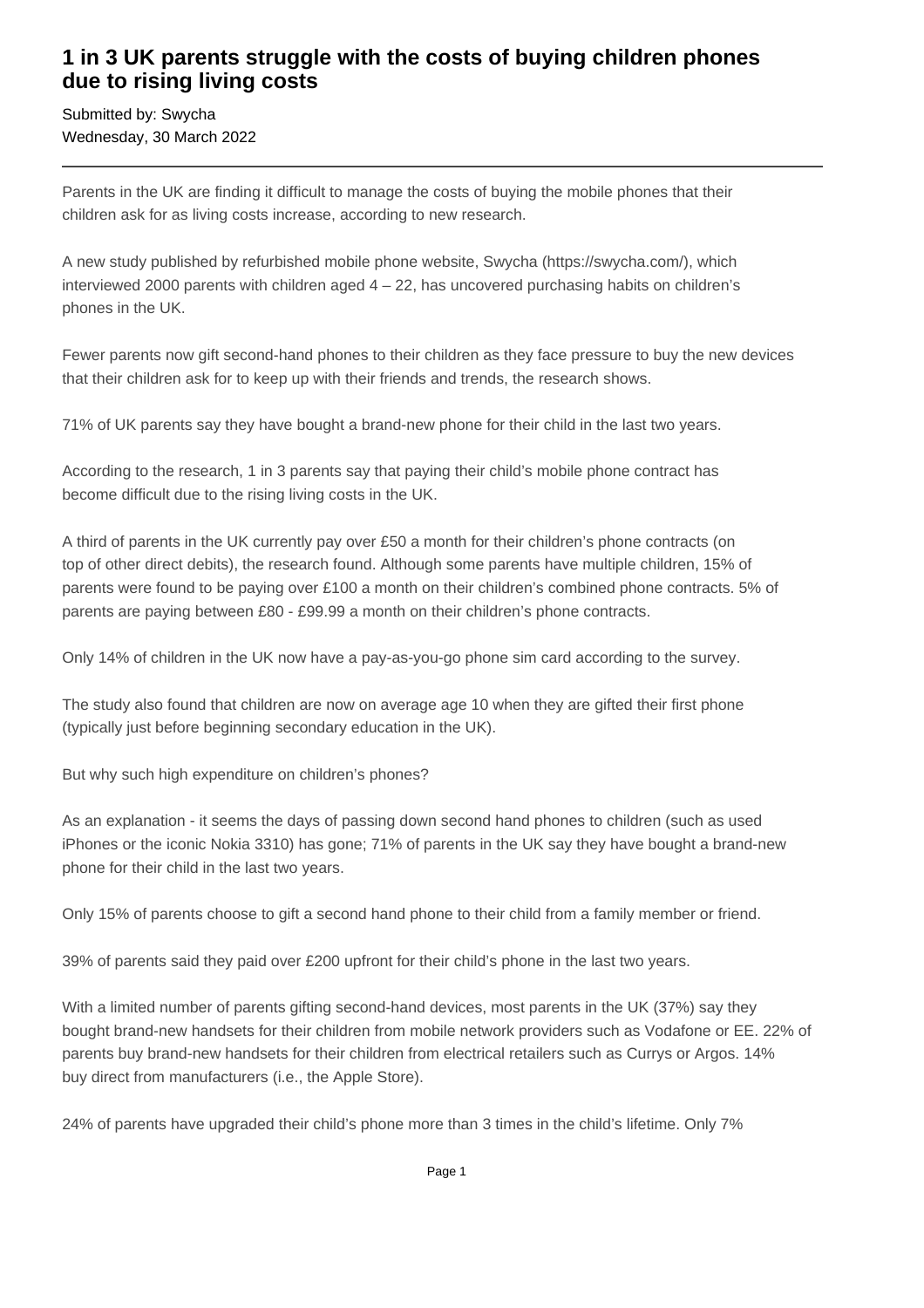of parents purchased from a refurbished mobile phone website offering refurbished Iphones.

Buying phones for children has become more a fashionable present and less a necessity.

41% of parents say they bought a new phone for their child's most recent Birthday or Christmas.

Half of parents buy the exact model of phone their children want because they say the financial cost outweighs the emotion of disappointing them. 46% of children ask for a particular model of phone (such as an iPhone 13) to fit in with their friends or keep up with the latest trends.

43% of parents say they bought new phones for birthdays or Christmas despite knowing "they can't really afford them", as opposed to gifting second-hand devices.

Increased spend on children's phones coincides with a time where parents are facing increasingly squeezed incomes due to the UK cost of living crisis.

Three in four parents in the UK say they are finding it hard to manage rising living costs and still afford food, clothes, clubs, presents etc for their children, according to Swycha's research.

An anonymous father of two told researchers: "I am having to tell my kids that they will have to do without as the latest models of phone they ask for – I can't afford them right now. I know new models come out and that children want the newer models when it's time for an upgrade, but I can't afford them every time. Right now, I'm having to cut back on my own hobbies and o certain clothes. Affording things is getting ridiculous"

An anonymous mother of two told researchers: "Because of costs skyrocketing, we have cut back on absolutely everything at the moment. We have switched food brands to cheaper store brand alternatives and are buying second hand clothes instead of new. We are rationing the heating also."

Tom Newbald, Chief Executive Officer of Swycha, said: "From our research it's clear to see that as a parent right now, it's increasingly hard to buy affordable, yet quality phones for children and still manage all of the other costs that are skyrocketing. More parents are buying brand-new devices as opposed to opting to buy a refurbished mobile phone for their children from alternative websites."

## Media Contact

For further information, imagery or to request an interview, please email benjamin@igniyte.com or 07581455969.

## About Swycha

Swycha are an environmentally focused refurbished mobile phone website, based in Jersey, UK.

They recycle, independently test and fully refurbished used Iphones. They help people in the UK enjoy environmentally friendly and affordable second-hand mobile phones at lower prices whilst also helping the